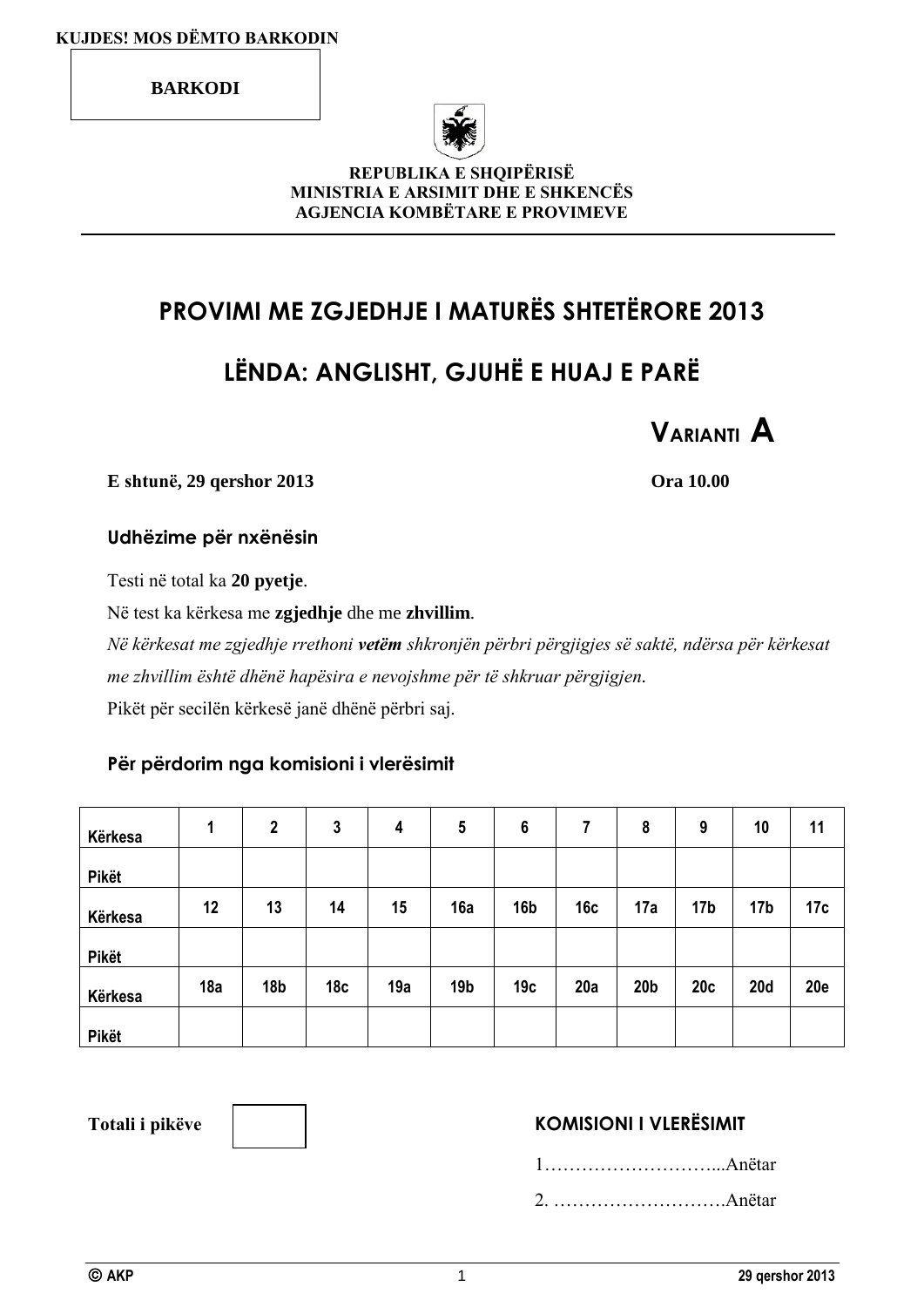# **Section 1**

## **Reading Comprehension**

#### **SCHOOL RINGS AND SENIOR PRIVILEGES**

In most American high schools the social life of the students plays an important part of their development. Holiday parties, part-time jobs, social interaction and weekend dances are as much a part of a student's life as studying for a final exam.

The graduating students of a high school are referred to as seniors and their final year is filled with nostalgic events which become the crowning memories of their high school days. This is the time to learn the social skills which will guide them through life and the social graces needed for participation in their adult life to follow. In this final year, therefore, the acquisition of the school ring is looked upon as one of the most important occasions of the year. (In some schools the ring is given at the end of the third year.) The school ring somehow is a tangible symbol which binds the student to the school and the memories of the four years spent there.

The school ring for many students is very significant because it creates a sense of social binding among the class and is a remembrance of the importance of one's high school education. This ring is usually inscribed with the name of the student and engraved with the name of the school and the year of graduation. A semiprecious birthstone is placed in the center of the ring and there is established an identity that with the ring there is a sense of belonging, a connection with the school and all the memories joined to that association.

Besides receiving their rings all of the seniors also look forward to their special privileges. These privileges are freedoms given to them by the administration which are not granted to the students in the lower grades. These privileges are exceptions to the regular school rules and set the seniors apart from the rest of the student body. These privileges may vary from school to school depending upon the principal's generosity and liberal disposition and the trustworthiness of the students.

For some seniors the privilege may be to leave the school at lunch time to eat with other classmates somewhere in the neighborhood. If a school is located in a rural area such a privilege may be to park one's car on the school grounds. For others it may be the right to leave the school after their last class of instruction for the day or to be in school only to attend their assigned classes. Some schools may even permit seniors a smoking privilege or the use of a student lounge where they can spend their unscheduled time between classes.

These privileges are often integrated into the notion of responsibility. They come with restrictions and, if a privilege is abused, it may very well be revoked by the principal. In this sense a senior privilege is a challenge for the student to act in a mature and responsible way. The purpose of these privileges is to prepare the students for the adult world which they will have to make responsible decisions on their own.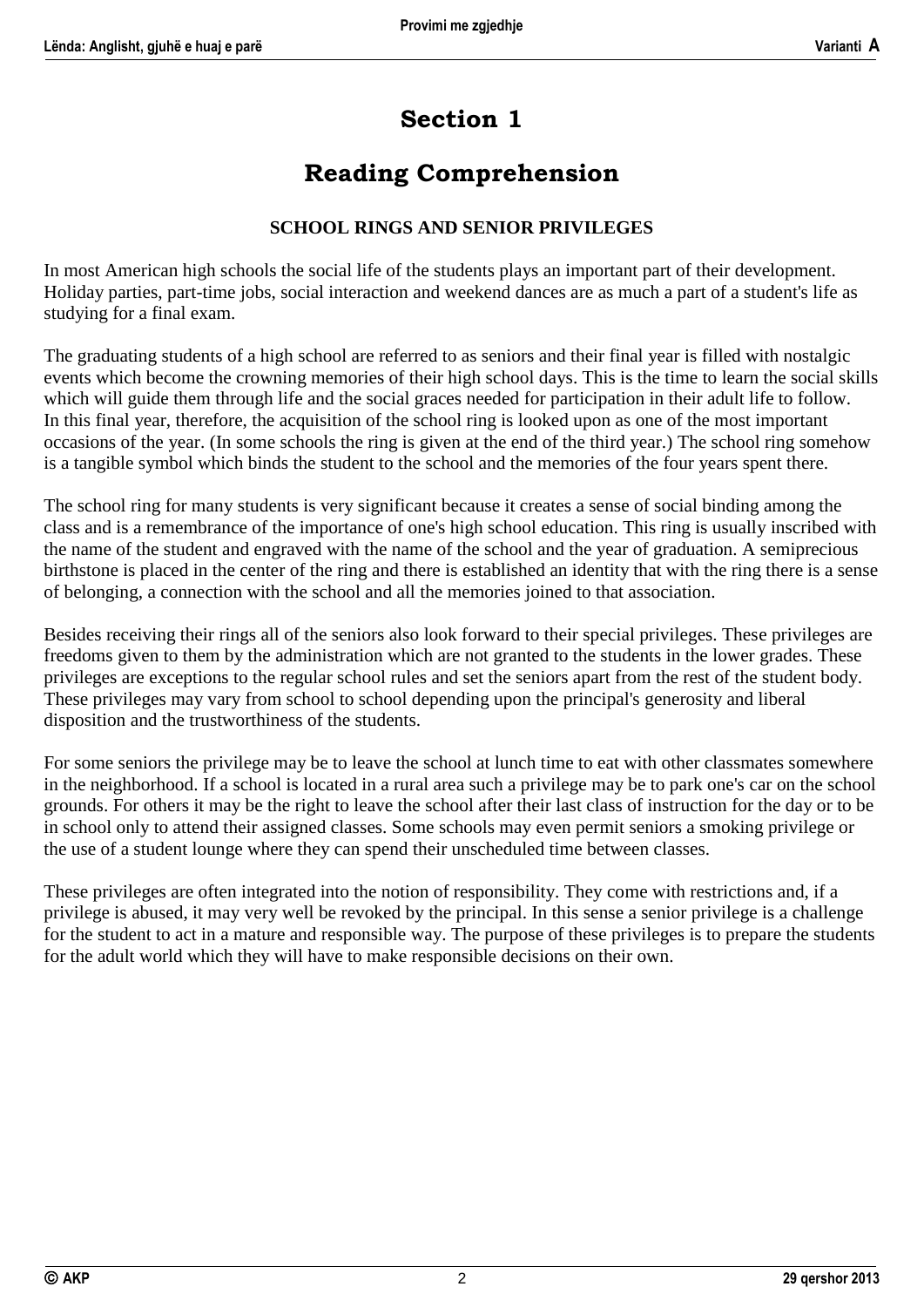| Answer the following questions about the text. |                                                                                                                                                                        |          |  |  |
|------------------------------------------------|------------------------------------------------------------------------------------------------------------------------------------------------------------------------|----------|--|--|
|                                                | 1. What are the graduating students of an American high school called?                                                                                                 | 1 point  |  |  |
|                                                | A) Freshman<br>B) Sophomores<br>C) Juniors<br>D) Seniors                                                                                                               |          |  |  |
|                                                | 2. Write three characteristics of the school ring given to the seniors in their last school year.                                                                      | 3 points |  |  |
|                                                |                                                                                                                                                                        |          |  |  |
|                                                |                                                                                                                                                                        |          |  |  |
| C)                                             |                                                                                                                                                                        |          |  |  |
|                                                | 3. Is there any symbol of the bond between a student and his school? If yes, what is it?                                                                               | 2 points |  |  |
|                                                |                                                                                                                                                                        |          |  |  |
|                                                |                                                                                                                                                                        |          |  |  |
|                                                | <b>4.</b> What is usually inscribed on the school ring?                                                                                                                | 1 point  |  |  |
|                                                | A) The school's motto<br>B) The student's name and address<br>C) A semi-precious birthstone<br>D) The student's name only.                                             |          |  |  |
|                                                | 5. What is set in the center of the ring?                                                                                                                              | 1 point  |  |  |
|                                                | A) A birthstone<br>B) An engraving of the school<br>C) The student's name<br>D) The school symbolic motto                                                              |          |  |  |
| 6.                                             | Who else at the school shares in the seniors' privileges?                                                                                                              | 1 point  |  |  |
| A)<br>B)<br>$\mathbf{C}$<br>D)                 | The Freshmen<br>The Sophomores<br>The Juniors<br>No other than the Seniors.                                                                                            |          |  |  |
| 7.                                             | Which of the following may not be a senior privilege?                                                                                                                  | 1 point  |  |  |
|                                                | A) To leave the school at lunchtime<br>B) To leave the school at the last class of the school day<br>To smoke in certain designated areas<br>D) To skip classes freely |          |  |  |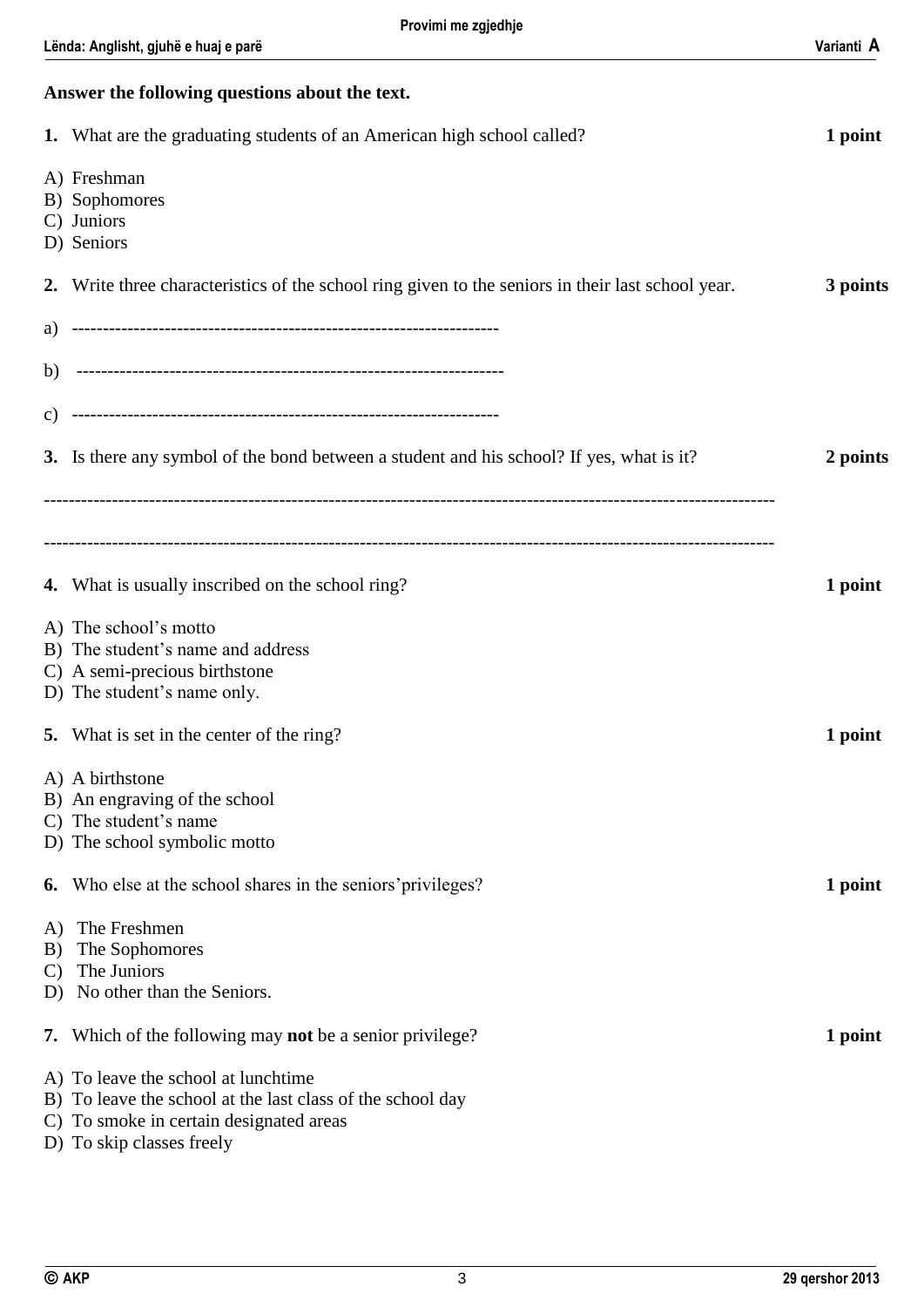| 8. What may happen if a privilege is abused?     | 1 point |
|--------------------------------------------------|---------|
|                                                  |         |
|                                                  |         |
| <b>9.</b> What is the purpose of this privilege? | 1 point |
|                                                  |         |
|                                                  |         |

### **Section 2**

### **Use of English**

**Circle the correct alternatives which best complete the meaning of the following sentences.**

### **10.** I have to \_\_\_\_\_\_ some money from ATM; I have to go shopping. **1 point** A) Extract B) Take C) Get D) Withdraw **11**. Oriental medicine \_\_\_\_\_\_ the mind and the body as one inseparable unit. **1 point** A) thinks B) foresees C) believes D) regards **12**. As a \_\_\_\_\_\_ of the district she had absolutely no difficulty in understanding the local dialect. **1 point** A) inhabitant B) relation C) native D) newcomer **13.** I'd rather he \_\_\_\_\_\_ do anything about it for the time being. **1 point** A) won't B) doesn't C) will not D) didn't **14.** The money the lady spent on clothes last year \_\_\_\_\_\_ more than \$10,000. **1 point** A) was added to B) added up to C) added to D) was added up to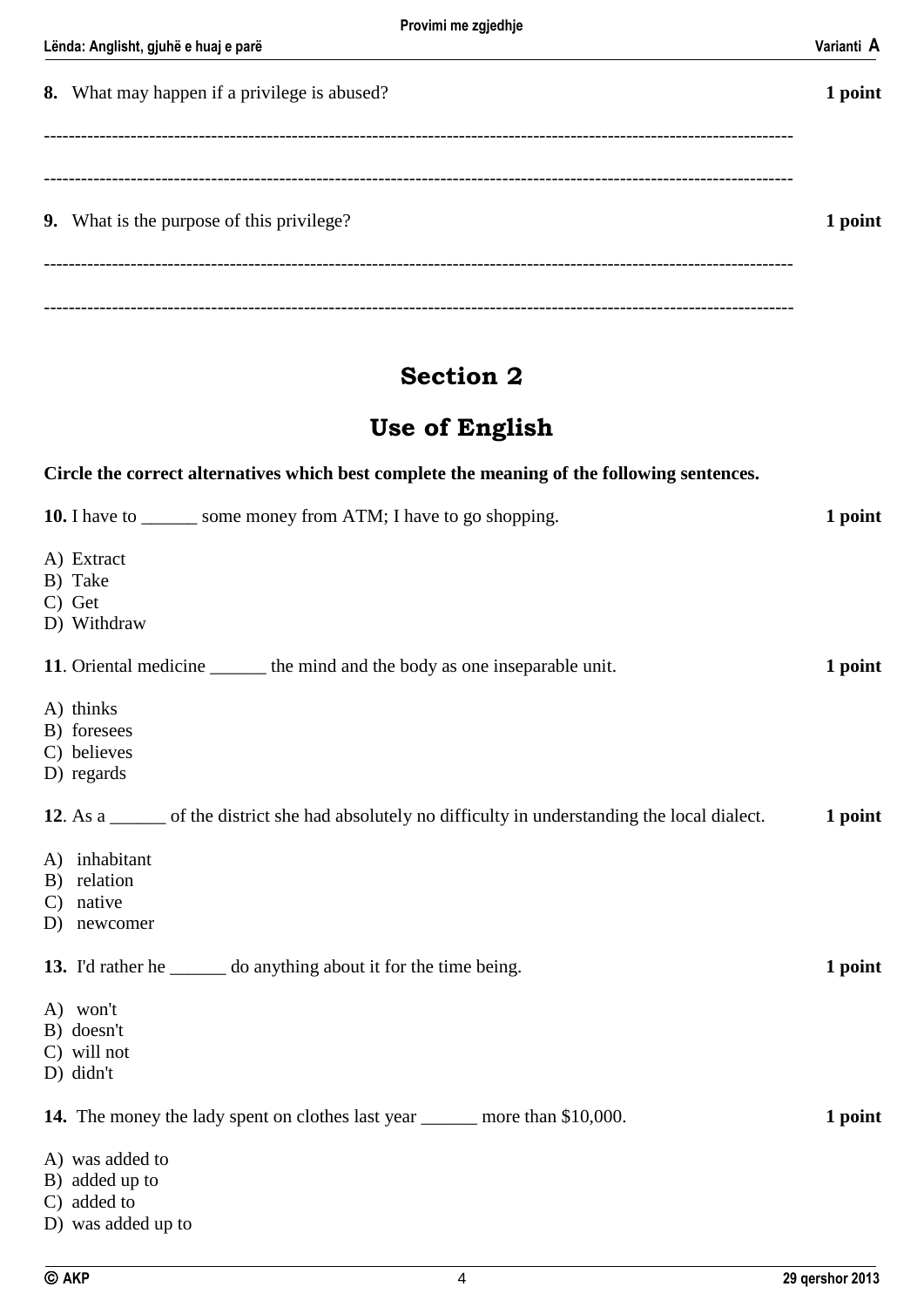# **15. Complete the sentences with a word derived from the word in capital letters. 5 points**

#### **A technological nightmare**

I had a dreadful weekend last month. In forty-eight hours almost every electrical appliance in the house broke down. The computer was first. A message saying 'disk (**a**) FAIL \_\_\_\_\_\_\_\_\_\_\_\_ made me call the (**b**) TECHNICAL \_\_\_\_\_\_\_\_\_\_\_\_\_ for help. Next was the washing machine. I heard a terrible noise like an (**c**) EXPLODE \_\_\_\_\_\_\_\_\_\_\_\_\_\_ and when I went to check, the laundry was full of smoke. I managed to unplug the machine just before it caught fire. It may seem (**d**) BELIEVE \_\_\_\_\_\_\_\_\_\_\_\_\_\_\_\_ working that same day too. I was so (**e**) NERVE \_\_\_\_\_\_\_\_\_\_\_\_\_ and decided to lie down and just think positively about the next day plans.

**For questions 16-19, complete the second sentence so that it has a similar meaning to the first sentence, using the word given in bold. You must use between two and five words, including the key word. Do not change the key word.**

| 16(a) It is a good habit to save in case of hard times.                   | 1 point |
|---------------------------------------------------------------------------|---------|
| <b>Aside</b>                                                              |         |
|                                                                           |         |
| 16(b) Remind me to call Alma late in the afternoon.                       | 1 point |
| Forget                                                                    |         |
|                                                                           |         |
| 16(c) "Did you write a note for Anna?" I asked my mother.                 | 1 point |
| <b>She</b>                                                                |         |
|                                                                           |         |
| 17(a) I don't find it difficult to get up early any more.                 |         |
| <b>Used</b>                                                               | 1 point |
|                                                                           |         |
| 17(b) The author wrote her latest novel while she was staying in Majorca. | 1 point |
| Was                                                                       |         |
|                                                                           |         |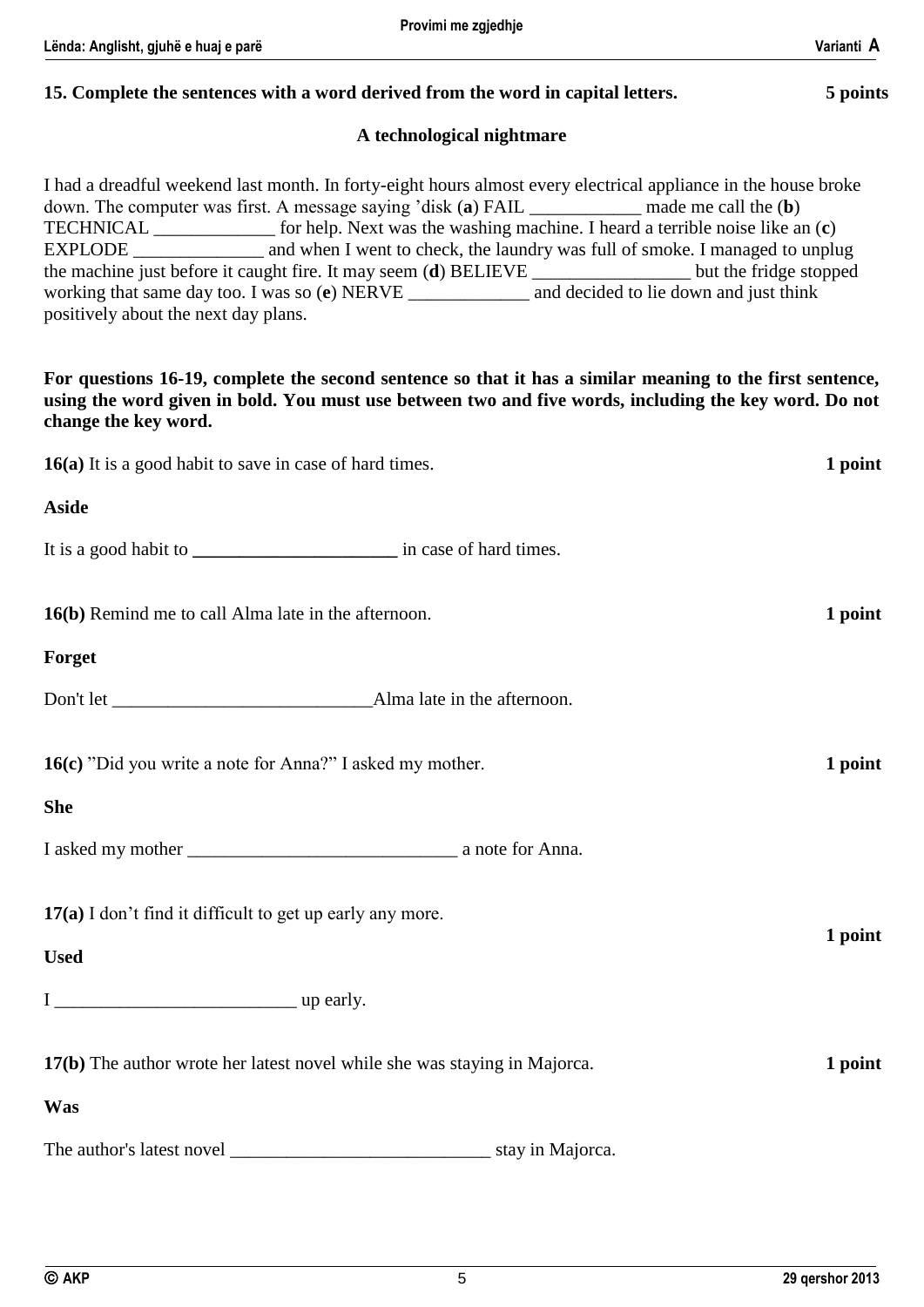| Provimi me zgjedhje                                                             |            |
|---------------------------------------------------------------------------------|------------|
| Lënda: Anglisht, gjuhë e huaj e parë                                            | Varianti A |
| 17(c) It wasn't necessary for her to buy those flowers for me, but she did.     | 1 point    |
| <b>Have</b>                                                                     |            |
|                                                                                 |            |
| 18(a) Mary and John were unwilling to work at weekend.                          | 1 point    |
| <b>Nor</b>                                                                      |            |
|                                                                                 |            |
| 18(b) Spending the whole morning gardening left her exhausted.                  | 1 point    |
| <b>Been</b>                                                                     |            |
|                                                                                 |            |
| 18(c) Tom regrets going on such an expensive summer holiday.                    | 1 point    |
| <b>Not</b>                                                                      |            |
|                                                                                 |            |
| 19(a) When does the course start?                                               | 1 point    |
| When                                                                            |            |
| Could you tell me<br>$\gamma$                                                   |            |
| 19(b) People think that the famous writer will arrive in the city this morning. | 1 point    |
| <b>Expected</b>                                                                 |            |
|                                                                                 |            |
| 19(c) I don't think he's likely to come to school today.                        | 1 point    |
| Probably                                                                        |            |
| He ________________________to school today.                                     |            |